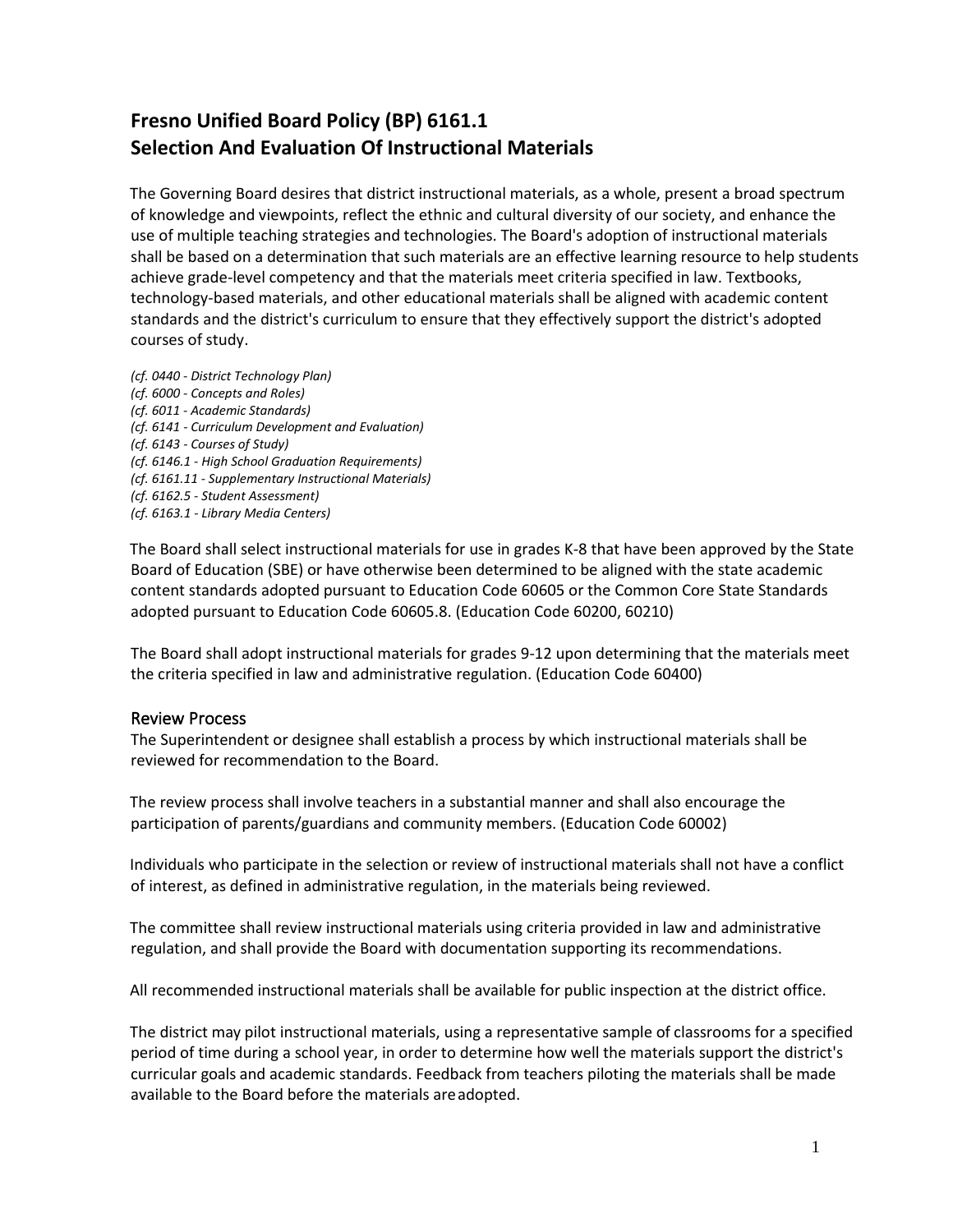*(cf. 3315 - Relations with Vendors) (cf. 9270 - Conflict of Interest)*

## Public Hearing on Sufficiency of Instructional Materials

The Board shall annually conduct one or more public hearings on the sufficiency of the district's instructional materials, including digital materials. The hearing shall be held on or before the end of the eighth week from the first day students attend school for that year. (Education Code 60119)

The Board encourages participation by parents/guardians, teachers, interested community members, and bargaining unit leaders at the hearing. The Superintendent or designee shall post, 10 days prior to the hearing and in three public places within the district, a notice containing the time, place, and purpose of the hearing. The hearing shall not take place during or immediately following school hours. (Education Code 60119)

At the hearing(s) the Board shall determine, through a resolution, whether each student in each school has sufficient textbooks or instructional materials which are aligned to the state content standards adopted pursuant to Education Code 60605 or the Common Core State Standards adopted pursuant to Education Code 60605.8 and which are consistent with the content and cycles of the state's curriculum frameworks. Sufficiency of instructional materials shall be determined in each of the following subjects: (Education Code 60119)

- 1. Mathematics
- 2. Science
- 3. History-social science
- 4. English/language arts, including the English language development component of an adopted program
- 5. World/foreign language
- 6. Health

The Board shall determine the availability of science laboratory equipment, as applicable to science laboratory courses offered in grades 9-12. (Ed Code 60119)

In making these determinations, the Board shall consider whether each student has sufficient textbooks and/or instructional materials to use in class and to take home. However, this does not require that each student have two sets of materials. The materials may be in a digital format as long as each student, at a minimum, has and can access the same materials in the class and to take home as all other students in the same class or course in the district and has the ability to use and access them at home. However, the materials shall not be considered sufficient if they are photocopied sheets from only a portion of a textbook or instructional materials copied to address a shortage. (Education Code 60119)

If the Board determines that there are insufficient textbooks and/or instructional materials, the Board shall provide information to classroom teachers and to the public, setting forth for each school, in which an insufficiency exists, the percentage of students who lack sufficient standards- aligned textbooks or instructional materials in each subject area and the reasons that each student does not have sufficient textbooks and/or instructional materials. The Board shall take any action, except an action that would require reimbursement by the Commission of State Mandates, to ensure that that each student has sufficient materials within two months of the beginning of the school year in which the determination is made. (Education Code 60119)

The degree to which every student has sufficient access to standards-aligned instructional materials shall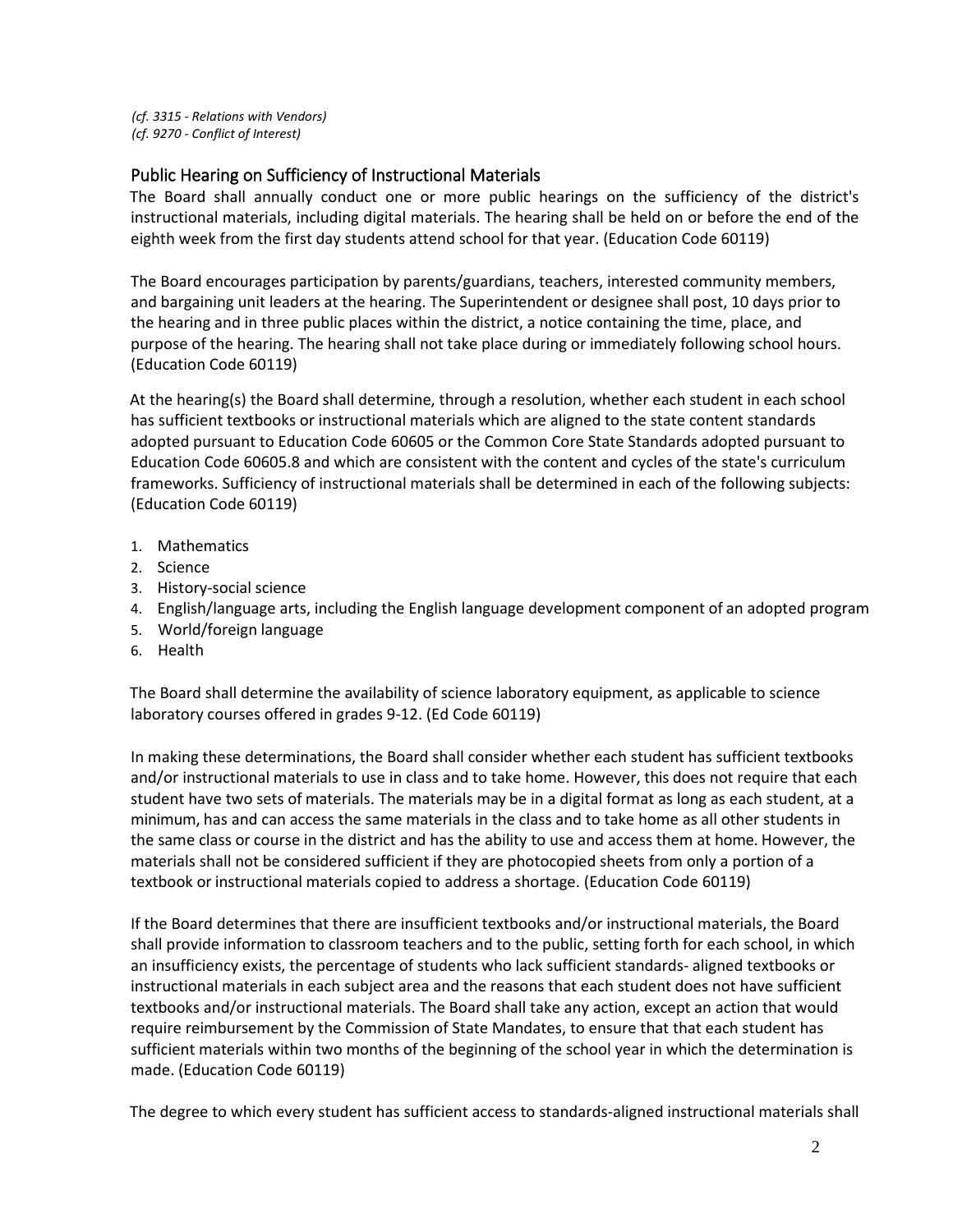be included in the district's local control and accountability plan. (Education Code 52060)

## **Complaints**

Complaints concerning instructional materials shall be handled in accordance with law, Board policy and administrative regulation.

*(cf. 1312.2 - Complaints Concerning Instructional Materials) (cf. 1312.4 - Williams Uniform Complaint Procedures)*

*Fresno Unified School District prohibits discrimination, harassment, intimidation, and bullying based on actual or perceived race, color, ethnicity, national origin, immigration status, ancestry, age, creed, religion, political affiliation, gender, gender identity, gender expression, genetic information, mental or physical disability, sex, sexual orientation, marital status, pregnancy or parental status, medical information, military veteran status, or association with a person or a group with one or more of these actual or perceived characteristics or any other basis protected by law or regulation, in its educational program(s) or employment.*

Legal Reference: EDUCATION CODE 220 Prohibition against discrimination 1240 County superintendent, general duties 33050-33053 General waiver authority 33126 School accountability report card 35272 Education and athletic materials 44805 Enforcement of course of studies; use of textbooks, rules and regulations 49415 Maximum textbook weight 51501 Subject matter reflecting on race, color, etc 52060-52077 Local control and accountability plan 60000-60005 Instructional materials, legislative intent 60010 Definitions 60040-60052 Instructional requirements and materials 60060-60063.5 Requirements for publishers and manufacturers 60070-60076 Prohibited acts (re instructional materials) 60110-60115 Instructional materials on alcohol and drug education 60119 Public hearing on sufficiency of materials 60200-60210 Elementary school materials 60226 Requirements for publishers and manufacturers 60350-60352 Core reading program instructional materials 60400-60411 High school textbooks 60510-60511 Donation of sale of obsolete instructional materials 60605 State content standards 60605.8 Common Core State Standards 60605.86-60605.88 Supplemental instructional materials aligned with common core state standards CODE OF REGULATIONS, TITLE 5 9505-9530 Instructional materials

Management Resources: CALIFORNIA DEPARTMENT OF EDUCATION PUBLICATIONS Instructional Materials FAQ

WEB SITES CSBA[: http://www.csba.org](http://www.csba.org/) Association of American Publishers[: http://www.publishers.org](http://www.publishers.org/) California Department of Education[: http://www.cde.ca.gov](http://www.cde.ca.gov/)

Policy FRESNO UNIFIED SCHOOL DISTRICT Adopted: March 26, 1992 Fresno, California Revised: October 11, 2000 Revised: March 25, 2004